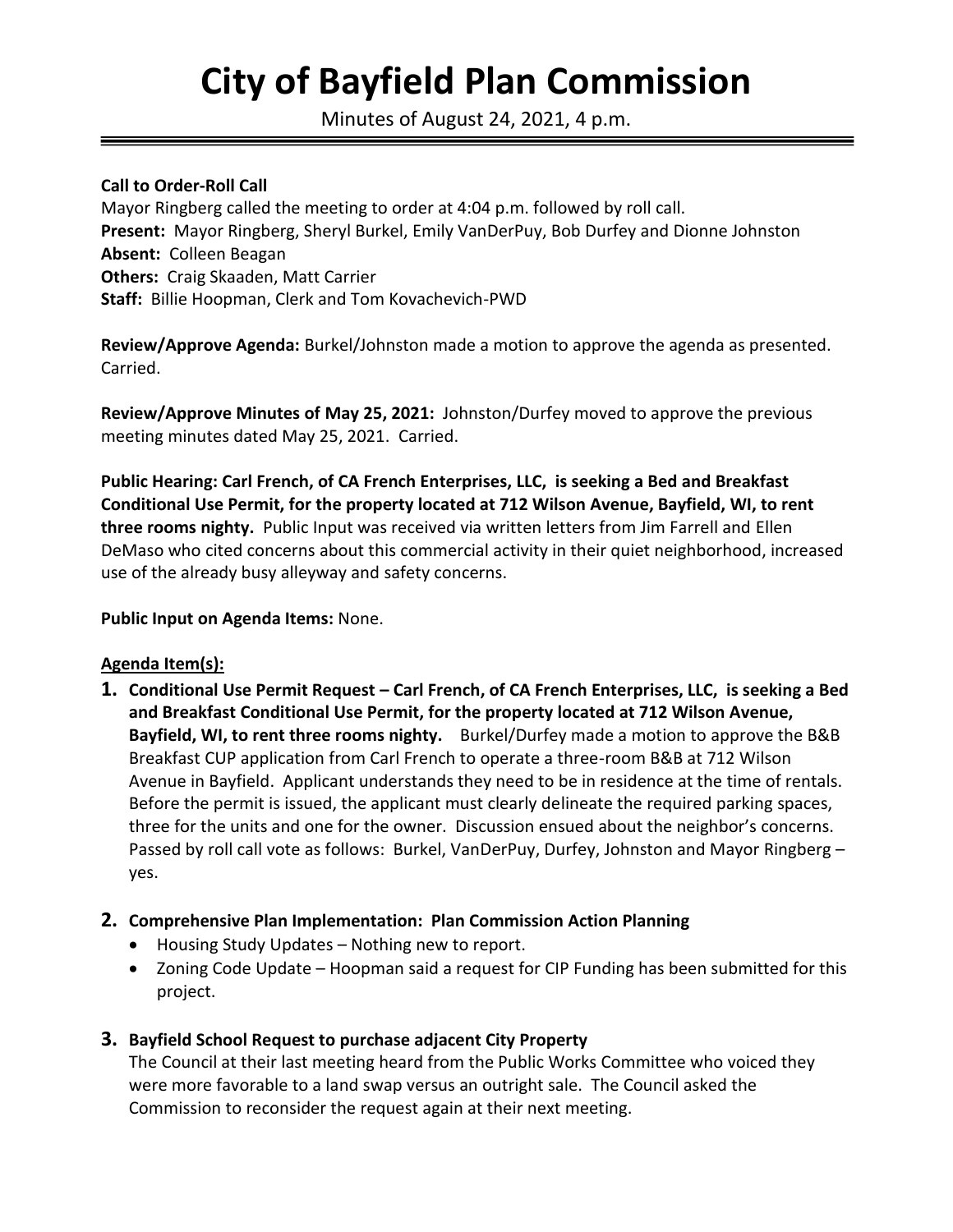Discussion ensued.

- What is the fair market value of the property? Should we request an appraisal? The Commission is very interested in knowing the value. Also noted a sale involves the use of tax dollars which makes a land swap a better option for taxpayers.
- What is the best use of the property? School Use? Commissioners felt the school has a greater need for use/space at this time.
- Commissioners continue to want a right of first refusal if the property is sold to the School.
- The PWD noted a new building will require improved/new water and sewer service which would likely come from Sweeny Avenue.
- What exactly was the PWC objection on selling the property?
- The property is a bit land-locked with how the school and outbuildings are built. Fourth and Third Street north of Sweeny could likely not be opened again to be a public thoroughfare; not wide enough anymore. The steep slope to the north and east also makes it difficult to access.
- The Commission is not opposed to a land swap.

VanDerPuy/Durfey made a motion to affirm the motion made at the last meeting which reads as follows:

"motioned to recommend the sale of the lots to the City Council pending an agreeable price can be achieved, the School is responsible for 100% of any sales transaction/closing fees etc. and they provide for the City to have the right of first refusal (fee to be determined by the City Council – purchase price, going rate, or  $$1.00$ )"

Passed by roll call vote as follows: VanDerPuy, Durfey, Johnston, Burkel and Ringberg – Carried.

## **4. City Hall – Consider Building Needs, possible and best uses of property**

Commissioners received the following materials:

- Bayfield City Hall Analysis 2021 (Council's March 31, 2021 Directive)
- Facility Planning Model Flow Chart
- Summary of City of Bayfield Planning Documents on "City Hall"
- Pro's/Con's on moving to a new City Hall
- Review Existing City Hall Draft Building Evaluation Report
- Summary of New Uses for City Hall
- Map of Public Lands owned by the City of Bayfield
- Other Potential Sites for a new City Hall & Recommendation

Hoopman noted one of the tasks today is to find out if we can check the boxes on any of the tasks outlined by the Council. Discussion ensued:

- What resources do we have to proceed?
- What immediate threats to life and safety have been identified on the building Evaluation?
	- Fire and combustible materials, air quality and general building safety items were noted. Now that a retention policy has been adopted Staff is working to purge data, but storage is needed for what needs to be kept.
- What can be done to remedy the situation?
	- Hoopman noted these aren't new issues, they have been identified in the past and have had no resolution due to budget issues/other greater needs.
- How do we plan without a budget?